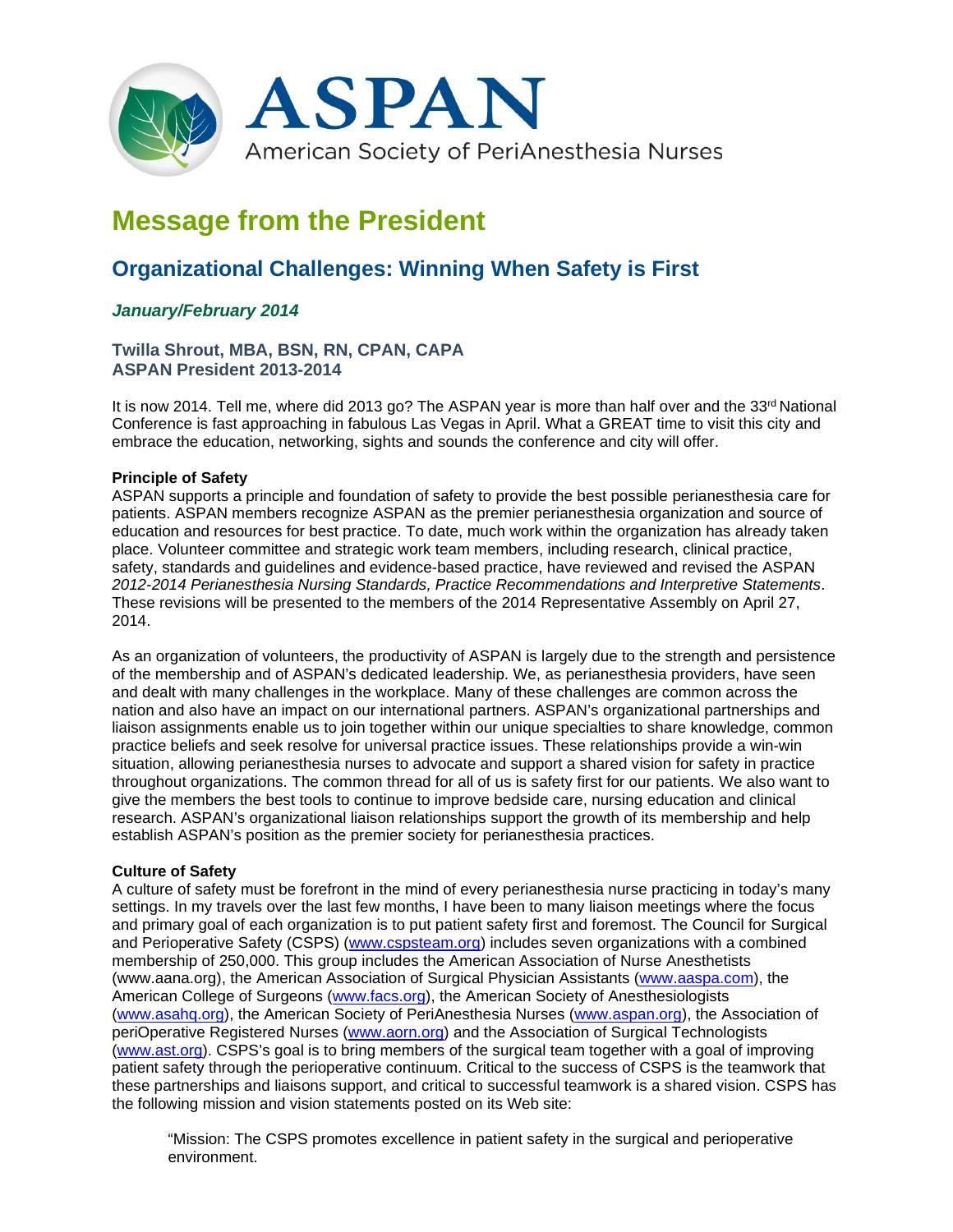Vision: The CSPS envisions a world in which all patients receive the safest surgical care provided by an integrated team of dedicated professionals."1

Partnering organizations in CSPS also share common guiding principles and values. These are as follows:

"We are committed to implementation of all strategies that support safe surgery for all patients

We treat everyone with respect and appreciate individual and organizational differences

We value the diversity of our membership and their unique roles in the delivery of care

We are committed to collaboration and effective communication among all team members involved in perioperative care

We are committed to partnerships (regulatory, public, private, research agencies) that improve patient safety

We value a culture of patient safety and a caring perioperative workplace environment"<sup>1</sup>

The checklist concept has been embraced by many perioperative entities as an effective way of reducing patient errors and improving outcomes. The CSPS supports a checklist approach that fosters communication and teamwork. On Tuesday, April 29, at the ASPAN National Conference, there will be a panel presentation, "A Multidisciplinary Approach Strategy for Implementing an Effective Crisis Checklist." The panel includes CSPS members Pamela Windle (ASPAN), Dr. Brian Cammarata (ASA), Dr. Teo Dagi (ACS) and Charlotte Guglielmi (AORN). This group will discuss the crisis checklist concept as a way to consistently deliver care, and to train, manage and debrief after critical events that may happen in the perioperative setting. The checklist has been implemented in several key facilities, and is designed to assist the entire perioperative team in handling a crisis.

#### **Crucial Partnerships**

Many other organizations exist today that either have direct links to ASPAN or have provided ASPAN members and those in perianesthesia practice with vital patient safety tools. Some examples include the Malignant Hyperthermia Association of the United States (MHAUS), the Anesthesia Patient Safety Foundation (APSF) and the American Society of Anesthesiologists (ASA).

The Malignant Hyperthermia Association of the United States (MHAUS) can be accessed at www.mhaus.org, a site that has recently been updated and is quite easy to navigate. The site includes information for the medical professional as well as for patients. This organization provides a variety of educational materials and products, including a sample Malignant Hyperthermia (MH) Critical Intervention Record. Expert professionals are available 24/7 to answer questions providing care management and support during a MH crisis via the MH hotline.

The mission of MHAUS is to promote optimum care and scientific understanding of MH and related disorders, and has four primary goals:

"Educate the entire spectrum of healthcare professionals so that MH is rapidly recognized and properly treated by persons in all of the medical disciplines.

Advise and prepare all medical facilities in the United States for prompt diagnosis and immediate treatment of an MH episode.

Help MH-susceptible patients and their families learn to live with MH susceptibility and share with them the experience and knowledge which has accumulated about MH.

Encourage and support research in MH, especially a highly accurate noninvasive diagnostic test."2

As the ASPAN President, I am privileged to travel and meet perianesthesia nurses across the country through component and various other meetings. On occasion, I have provided educational content pertaining to Malignant Hyperthermia. As a true anesthetic emergency, this is an important topic for all